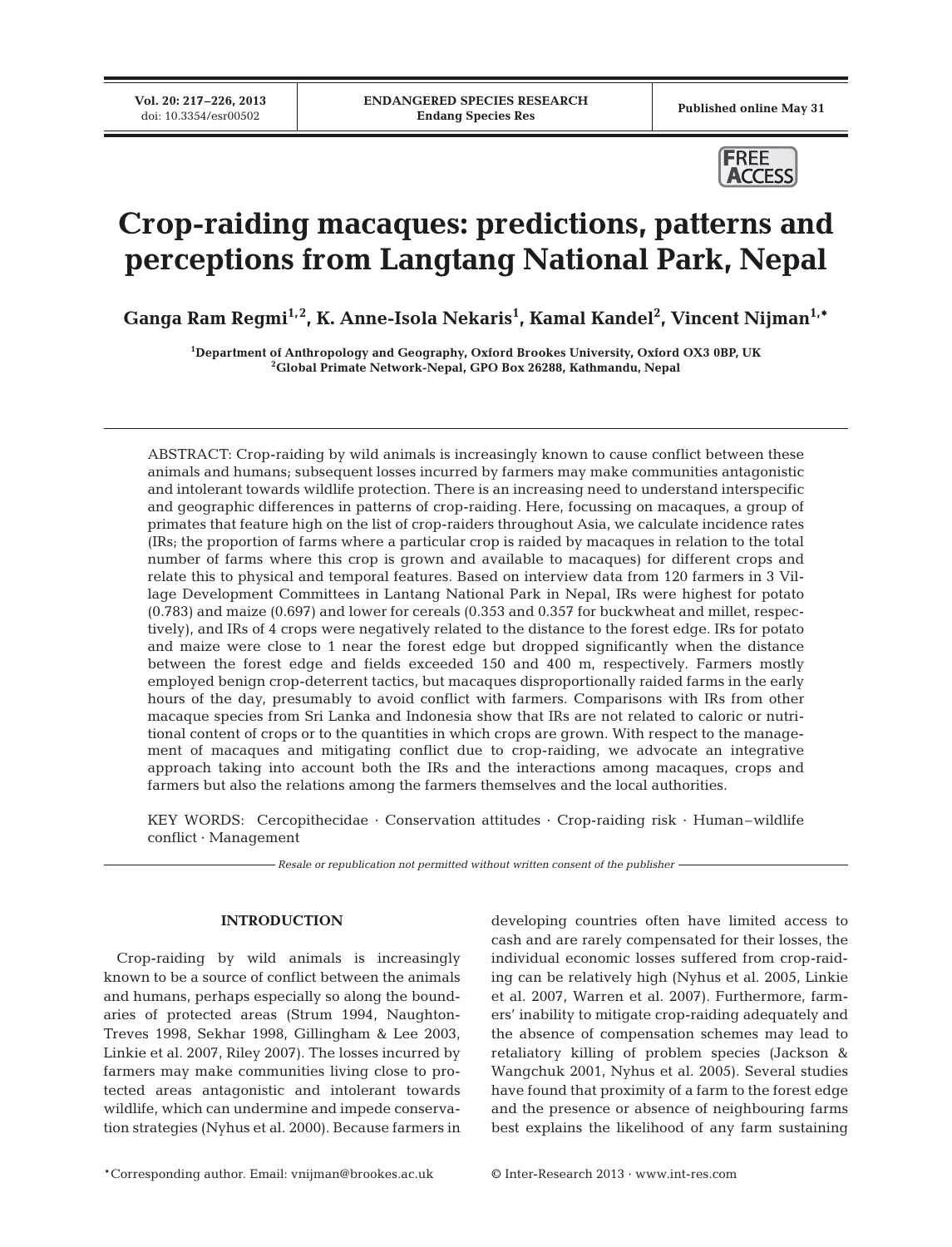crop damage (Hill 2002, Priston 2005, Warren et al. 2007, Nijman & Nekaris 2010a,b, Wallace 2010). Hence, it seems that farmers that reside close to the border of protected forest reserves or that cultivate crops within the park boundaries are especially vulnerable to crop-raiding.

While many species raid cultivated crops (e.g. insects, rodents, birds and livestock), primates in particular can be significant pests because of their opportunism, adaptability, intelligence and manipulative abilities (Naughton-Treves 1998, Sillero-Zubiri & Switzer 2001, Warren et al. 2007). Farmers' perceptions of the most notorious crop pests are often influenced by factors other than crop damage (Naughton-Treves et al. 1998, Hill 2004, Naughton-Treves & Treves 2005). The generally high visibility of, and crop-raiding strategies employed by, primates compared to other crop-raiders may lead farmers to perceive primates to be even more important cropraiders than they already are; this has important management implications.

In Africa, baboons *Papio* spp. and vervets *Chlorocebus* spp. top the list of crop-raiding primates (King & Lee 1987, Saj et al. 2001, Sillero-Zubiri & Switzer 2001, Warren et al. 2007, Wallace 2010). Throughout most of Asia, the macaques *Macaca* spp. are perceived as the most important culprits (Pirta et al. 1997, Knight 1999, Marchal 2005, Linkie et al. 2007). Crop-raiding by Japanese macaques *M. fuscata* has been studied since the 1960s (e.g. Sprague & Iwasak 2006, Agetsuma 2007, Yamagiwa 2008, Nakagawa et al. 2010, Yamada & Muroyama 2010). While the number of detailed studies of crop-raiding macaques in other parts of Asia is on the increase (e.g. Priston 2005, Linkie et al. 2007, Riley 2007, Nijman & Ne karis 2010b, Nekaris et al. 2013), there is still an increasing need for a proper understanding of cropraiding, including interspecific and geographic differences in crop-raiding patterns (cf. Sillero-Zubiri & Switzer 2001, Gumert et al. 2011). Information on crop-raiding in the only species of non-Asian macaque, *M. sylvanus* from North Africa, is sparse but conflicts with local people have been reported as a result of crop-raiding (Deag 1977, Butynski et al. 2008).

Here, we report on patterns and perception of crop-raiding by macaques in a farming community located inside the boundaries of an established national park. We also present data on crop-raiding by 3 other macaque species from 3 other regions all collected and analysed in a comparable manner, to provide insights into the perceptions of crop-raiding by macaques in general.

We test the null hypotheses that a crop's incidence rate (IR, the risk of a crop being raided; see 'Materials and methods: Analysis') does not differ among crops and that macaques raid crops irrespective of the location of the fields on which the crops are grown. Cropraiding furthermore has no relation to the nutritional content of crops or the number of farms on which the crops are grown. We assume that farmers protect all crops equally, and thus, we do not expect any temporal differences in raiding events. These predictions should hold for various species of macaques in various regions.

## **MATERIALS AND METHODS**

### **Study area**

The government of Nepal established Langtang National Park (85° 33' E, 28° 12' N) in 1976; it is located in north-central Nepal on the China-Tibet border. Covering an altitudinal range from 800 to >7200 m a.s.l., habitats within the park range from subtropical forest to perpetual snow (Sayers & Norconk 2008). In 1998, the authorities designated  $420 \text{ km}^2$  in and around the park as a buffer zone. It now encompasses  $2130 \text{ km}^2$  in 3 districts, viz. Rasuwa, Nuwakot and Sindhupalchowk. Some 45 villages in 26 Village Development Committees are within the park boundaries (Bhuju et al. 2007). From the time of gazettment, the villages have been permitted to farm in the park and are not under the park jurisdiction.

We worked in and with 3 Village Development Committees, Ramche, Syafru and Timure (Rasuwa District), situated within the boundaries of the national park. The villages are relatively compact, and during the last census of 2001, Ramche and Syafru were of a similar size (397 houses and 2153 people in Rachme and 484 houses and 2141 people in Syafru), and Timure was decisively smaller (102 houses and 517 people).

While some villagers gain an income from sporadic village or home-stay tourism, agriculture provides the main livelihood. Maize *Zea mays* and potatoes *Solanum tuberosum* are the chief staple crops, with smaller areas dedicated to growing finger millet *Eleusine coracana*, buckwheat *Fagopyrum tataricum* and barley *Hordeum vulgare*. Around their houses, villagers grow additional crops, such as banana *Musa* spp., for subsistence.

Although the majority of people living in Langtang National Park consider themselves Buddhist or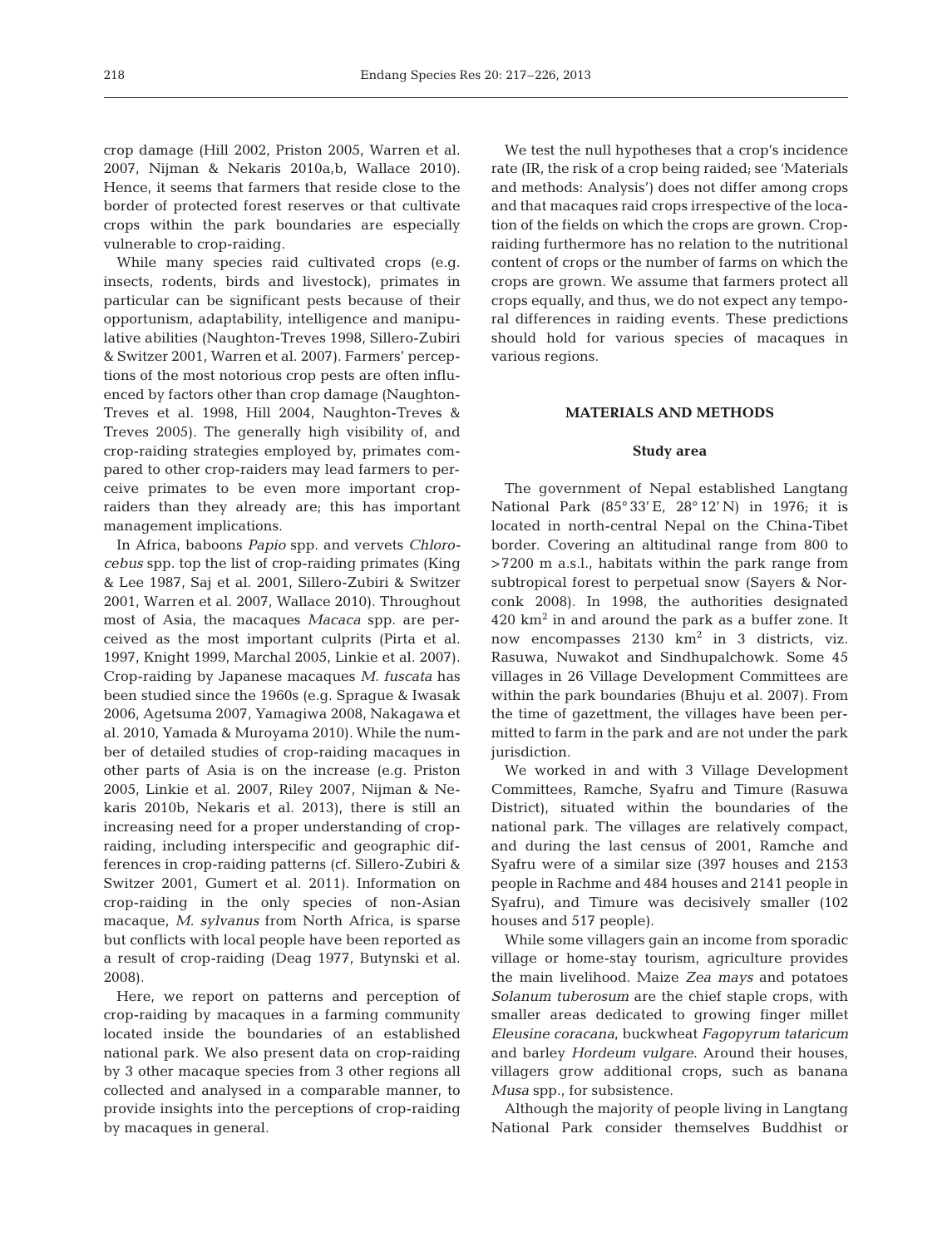Hindu, with associated respect for primates, high incidences of crop-raiding have led to the occasional retaliatory killing of macaques (Chalise & Johnson 2005, Regmi & Kandel 2008, Chalise 2010).

## **Interviews**

We used semi-structured interviews to investigate the farmers' perceptions of crop-raiding by primates. We held interviews in May to July 2007 with 120 household owners (n = 40 in each Village Development Committee, spending ~3 wk per village) whose farms were situated relatively close to nearby forest areas or vegetated rocky outcrops (median distance ~100 m for all 3 villages, range 15 to 900 m; measured with a handheld GPS). We sampled an equal number of households per Village Development Committee, representing 8 to 10% (Ramche and Syafru) and 39% (Timure) of the village households, to avoid over-representation of the larger villages in our sample. We conducted the interviews in the Nepali language, and the interviews typically lasted between 20 and 30 min. We interviewed farmers one by one to assure independence of the data (cf. Lammertink et al. 2003).

We collected data based on the following topics: the main crops grown; the presence or lack of macaques in the vicinity of the farm; whether or not crop-raiding by macaques occurred; if so, at what time of day this happened most frequently, and which part of the crops were damaged or eaten by the animals. In addition, from those farmers that reported crop-raiding, we obtained data on how they tried to reduce crop-raiding by macaques and what solutions they saw available for reducing conflict with macaques.

## **Primate surveys**

During the interview period, i.e. May to July 2007, and in October 2007, we surveyed the study area for the presence of macaques. The terrain is steep and hazardous, and by default, our surveys were done on accessible trails only. Here, we walked slowly  $(-0.5 \text{ km h}^{-1})$  and stopped regularly to scan the terrain with binoculars and listen for macaques. In total, an area of  $~113 \text{ km}^2$  was surveyed. When a group was observed, we counted all individuals (repeated 3 times to increase accuracy), and with the aid of a spotting telescope, we established sex and age composition. The groups' locations upon first sighting were geo-referenced with a hand-held GPS. We made several attempts to follow groups, but given the terrain and the fact that the macaques were not habituated to humans, this proved to be impossible.

We encountered 2 of the 3 primate species present in the park, Assamese macaques *Macaca assamensis* and Nepal grey langurs *Semnopithecus schistaceus*, with the former being ubiquitous between elevations of 1300 to 2400 m a.s.l. and the latter occurring more sparsely above 2000 m a.s.l. away from the villages. The farmers were able to distinguish between the Assamese macaques and the Nepal grey langurs and to confirm the absence of rhesus macaques *M. mulatta* in their area. With reference to crop-raiding, the Assamese macaque was the most prominent primate species, and our interviews therefore focussed mostly on this species.

The feeding habits of Assamese macaques show great flexibility and differ considerably among regions, with a mainly folivorous diet in southern China (leaves 74% [primarily bamboo] and fruit 17%) and north-eastern India (leaves 52%, flowers and flower buds 37% and fruit 11%) but a more frugivorous diet in central Thailand (fruit 42%, animal matter 22% and leaves 21%) (Srivastava 1999, Schülke et al. 2011, Zhou et al. 2011). Researchers have not studied the diet of Assamese macaques in Langtang National Park in detail, but initial observations suggest that they consume a mixture of leaves (including bamboo shoots) and fruits (G. R. Regmi & K. Kandel unpubl. data).

## **Analysis**

The IR is the frequency of new occurrences of a given event, in this case crop-raiding of a particular crop, within a study population within a specified period of time. We calculated IRs for the 4 major crops grown in the study area following the methodology described by Nijman & Nekaris (2010b). The data needed to calculate the IRs are the availability of a particular crop to the macaques, which is taken here as any crops present at a farm, with the farmer indicating presence of macaques on the fields, and whether or not crop-raiding takes place. Pooling these data across farms provides (1) the total number of farms on which the crop is damaged and (2) the total number of farms where the crop was present and available to crop-raiding macaques. The risk of a crop being raided, the IR, is calculated by dividing factor (1) by factor (2). The higher-risk crops will have an IR closer to 1. IRs for crop-raiding differ con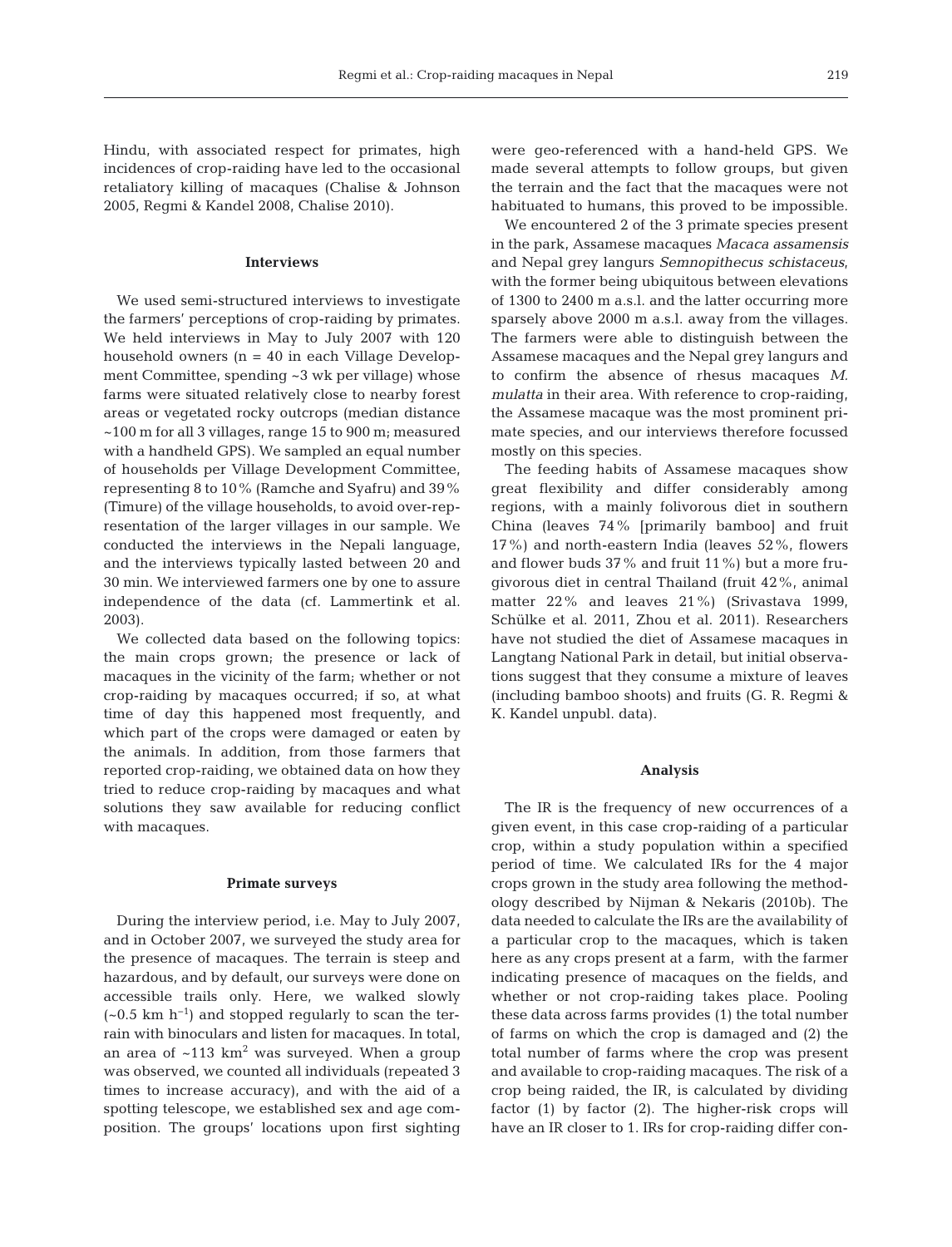siderably over time depending on the phenology of the crop (e.g. presence of young growth, ripe fruits, seeds, etc.) and the availability of wild food sources (often with lower levels of crop-raiding when wild food is plentiful). Given that our study period was short relative to the phenological changes in the crops we studied (for instance, in our study area, it takes ~8 to 9 mo for the maize to ripen completely), we calculated 1 single IR for each of 4 crops. In effect, the IR thus calculated equates to the risk of raiding during this period. Note that IR as defined above is not the same as the proportion of farmers who state that Species *x* raids Crop *y* because it crucially refers only to those farms where the crop-raiding species is indeed present at the time the crop is available, and by definition, it is limited to a restricted time period.

We compare our data with other datasets on cropraiding macaques provided that these reported IRs for individual crops or contained enough information for us to calculate them; crucially, information had to be present on the presence of macaques at the time that any particular crop was available. We excluded studies that report on crop-raiding in monocultures; in all studies, farmers cultivated a combination of tubers, cereals and tree crops.

As little is known about the nature of the (statistical) populations from which the samples are drawn, and to increase the generality of the conclusions, non-parametric statistical tests were used (Siegel 1956). Yates' correction for continuity was applied in the chisquared test applications when appropriate. Significance was accepted when p < 0.05 in a 2-tailed test.

## **RESULTS**

## **Nature of crop-raiding**

We observed 9 groups of Assamese macaques in the study area, totalling 213 individuals, with the majority on or near the fields. In addition, we twice observed a single adult male. We saw no Nepal grey langurs near the fields. The median altitude at which we first observed the macaque groups was 1690 m a.s.l. (interquartile range 1480 to 1800 m a.s.l.). The macaque groups were widely and thinly spread, with a median nearest distance between groups of 3.10 km (interquartile range 1.83 to 4.67 km). Median group size was 23 ind. (interquartile range 18 to 29 ind.), with 31% adult females, 16% adult males, 18% subadults, 16% juveniles and 19% infants.

We observed raiding on crops as described by the farmers (see 'IRs and farm location' and 'Temporal variation in crop-raiding and mitigating damage caused'). Mostly the group as a whole entered the field and raided crops quickly. The longest any group remained in the field was just under 10 min. Macaques stuffed maize or cereal in cheek pouches and carried it off to the nearest forest or rocky outcrop. Once, we observed a single adult male raiding maize in Timure, but farmers in all 3 villages informed us that single adult males frequently raided crops.

Observation of crop-raiding groups revealed that they damaged more than just the crops they actually ate; juveniles and infants in particular caused damage during play on the ground. With respect to the parts damaged (eaten or otherwise), of the farmers who experienced macaques raiding maize, 17% reported that macaques mainly ate unripe maize cobs, 32% reported that they mainly ate just-ripe maize cobs, and 51% reported that they ate ripe and unripe cobs. About half the farmers (53%) indicated that macaques ate or damaged all parts of the potato plant, and about 25% of farmers each indicated that the macaques ate mainly flowers and/or stems or just tubers. Almost all farmers  $(92\%)$  of those who reported macaques raiding cereals only experienced raiding of cereals (buckwheat and millet) when the crop was ripe.

## **IRs and farm location**

In each of the 3 communities, between ca. 50 and 75% of the farmers experienced crop-raiding by macaques (Ramche: 55%, Syafru: 70% and Timure: 65%). The IRs were highest for potato (0.783,  $n = 23$ farms), followed by maize  $(0.697, n = 66$  farms), buckwheat (0.353,  $n = 17$  farms) and millet (0.357,  $n = 14$ farms). Pooling the cereals, the proportion of crops raided differed significantly among potato, maize and cereals ( $\chi^2$  = 7.12, df = 2, p = 0.028).

For all 3 crops, there was a negative correlation between the incidence of crop-raiding and distance to the forest (Fig. 1; Spearman rank correlation coefficient, all n = 5:  $\rho = -0.975$ , p = 0.005 for maize;  $\rho =$  $-0.949$ , p = 0.014 for potatoes; and  $\rho = -0.949$ , p = 0.014 cereal). For maize, the IR near the forest edge was 100% and remained high  $(-80\%)$  to  $-400$  m from the forest; only at a distance greater than 400 m did the IR drop significantly to <20%. Similarly, for potato, IRs near the forest edge were between 80 and 100%, but dropped to 50% at distances over 150 m from the forest. Finally, crop-raiding levels for cereal were ~50% at distances ≤150 m from the forest and declined to <20% at greater distances.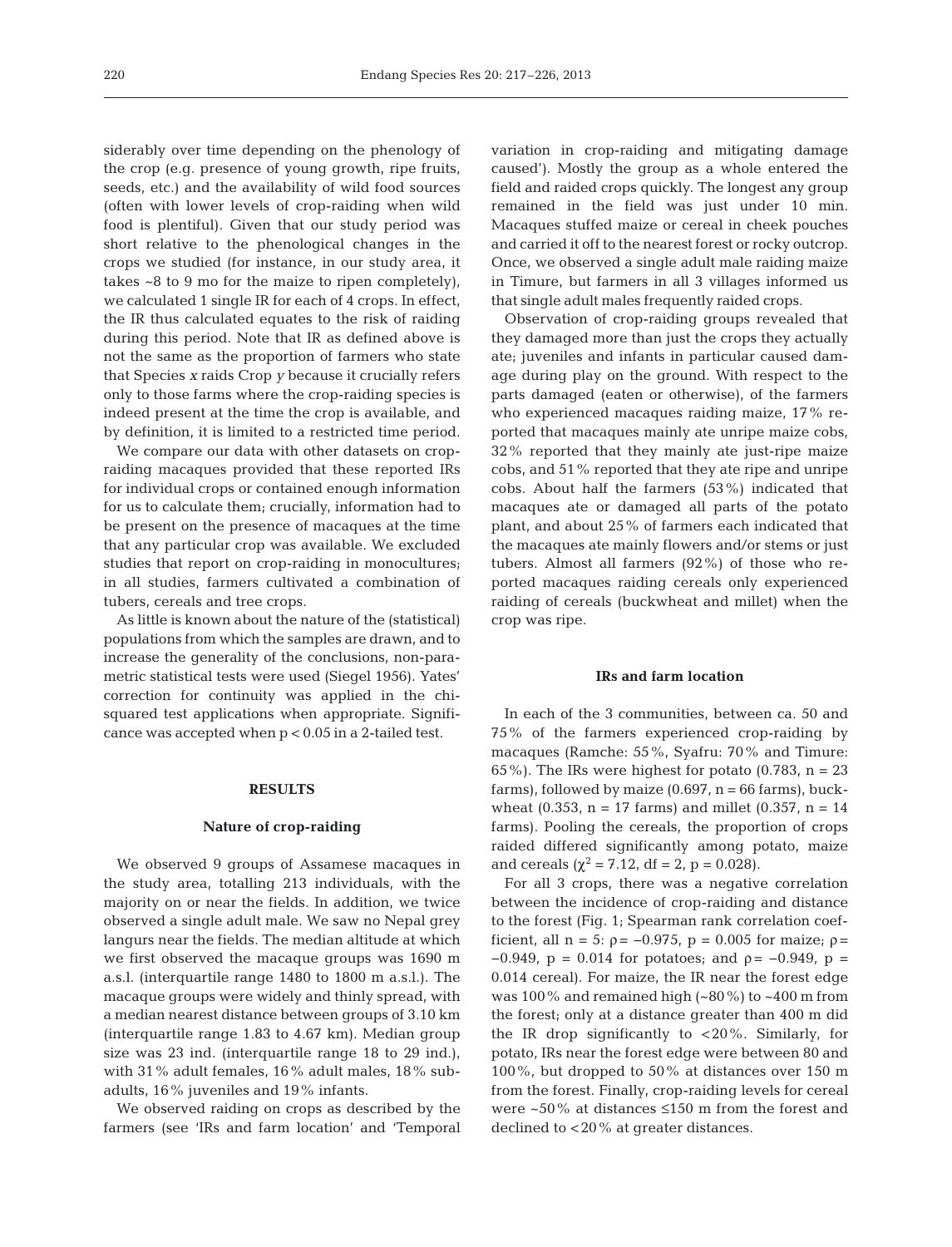

Fig. 1. Relationship between the incidence of crop-raiding of 3 types of crops by Assamese macaques and distance to the forest in Langtang National Park, Nepal

## **Temporal variation in crop-raiding and mitigating damage caused**

Crop-raiding by Assamese macaques occurred throughout the day but mostly during the early morning hours (Fig. 2), with the animals retreating to the forests or rocky outcrops during the day. In the late afternoon, IRs of crop-raiding were very low. None of the farmers indicated that crop-raiding occurred during the night (if crop-raiding had occurred during the night, farmers would have noted this upon arrival on their fields in the early morning and noted it as such during the interviews). We found no significant temporal difference among the 3 crop types with respect to levels of crop-raiding ( $\chi^2$  = 6.90, df = 4, p = 0.15).



Fig. 2. Relationship between the incidence of crop-raiding of 3 types of crops by Assamese macaques and time of day in Langtang National Park, Nepal. In June, sunrise is at  $\sim$ 05:00 h, and sunset is at  $\sim$ 19:00 h; early morning is ca. between 05:00 and 09:00 h; late morning ca. between 09:00 and 12:00 h; early afternoon ca. between 12:00 and 15:00 h; and late afternoon ca. between 15:00 and 19:00 h

We found that farmers did not distinguish among the different types of crops when it came to protecting them from crop-raiding by macaques (Fig. 3;  $\chi^2$  = 4.73, df =  $4$ , p = 0.35). Most, if not all, farmers lined the outer periphery of their fields with thorny twigs and branches from trees and shrubs to deter the macaques from entering. The majority of farmers opted for active protection, including guarding, shouting (aided with slamming on tin boxes) or the use of a catapult. A smaller group preferred passive protection using scarecrows or dogs, which are mostly left on their own in the fields.

When queried about solutions to the problem of crop-raiding macaques both in Syafru (53% of farmers) and Timure (54%), the most commonly mentioned option was for the farmers to start growing crops that were less palatable to primates. In Ramche, however, >40% of farmers were of the opinion that the best solution would be for the National Park to compensate them for the losses incurred. Overall, <10% of farmers indicated that translocation of macaques (most likely to other parts of the park) would be the most desired solution.

#### **Intra-generic comparison of IRs in macaques**

Comparison with other studies on macaques that allowed us to calculate IRs (Table 1) shows that the pattern of crop-raiding in Assamese macaques is most similar to that described for booted macaques *Macaca ochreata* on Buton, Indonesia. At both sites, farmers experienced the highest levels of crop-raiding on maize and intermediate levels on (sweet) potatoes. Raids on fruit trees by long-tailed macaques *M. fascicularis* in Sumatra and toque macaques *M. sinica* in Sri Lanka, which raided cereals or tuber crops less extensively, resulted in fruit trees having the highest IRs



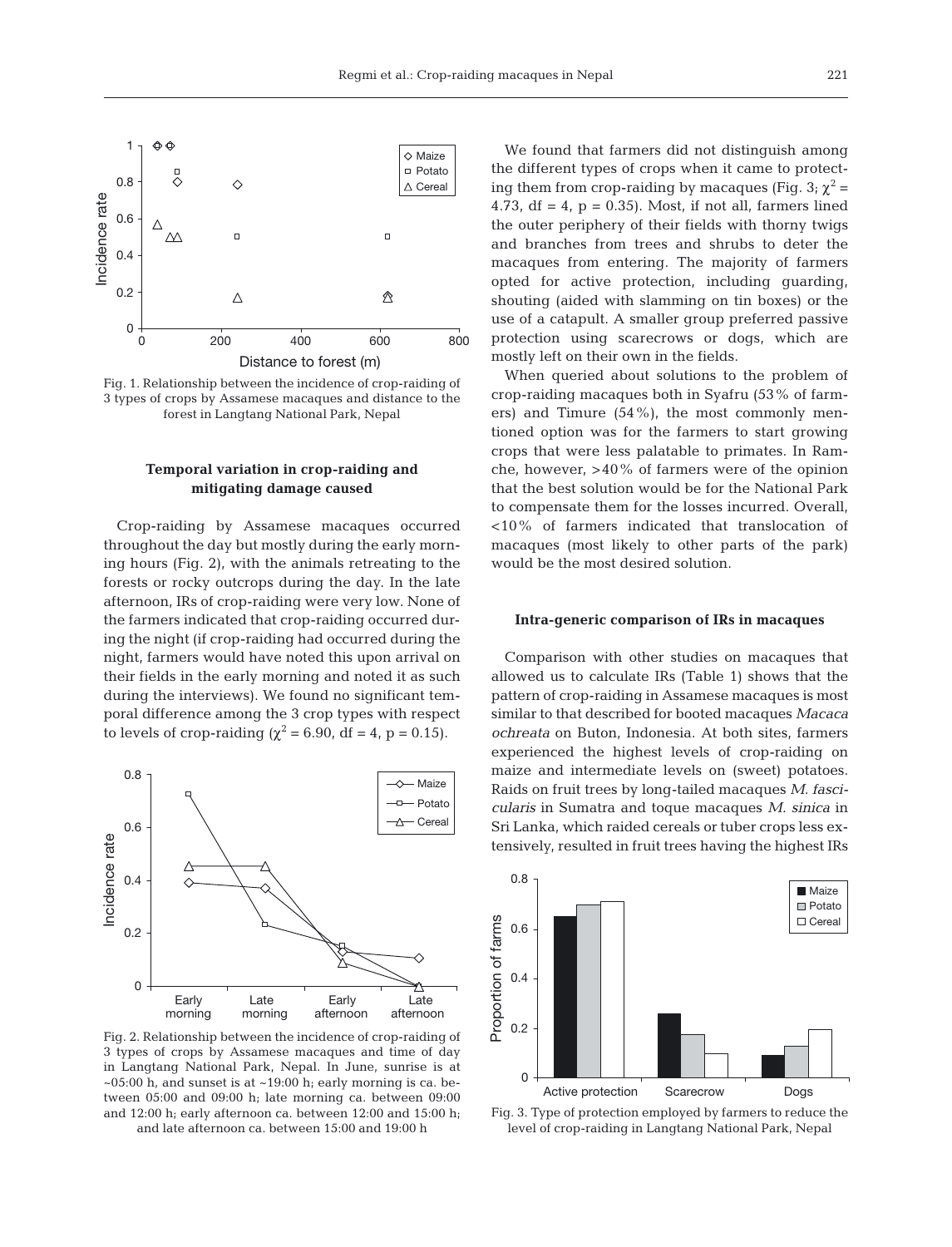the crop is raided by macaques to farms where the crop is grown and available to macaques. Nutritional values are expressed as the percentage of the edible by macaques in 4 study areas. IRs are calculated as the proportion of farms where grown and available to macaques. Nutritional values are expressed as the percentage of the edible Table 1. Crop-raiding incidence rates (IRs) of the 3 crops most prone to crop-raiding by macaques in 4 study areas. IRs are calculated as the proportion of farms where proportions of the crop proportions of the cropprone to crop-raiding Table 1. Crop-raiding incidence rates (IRs) of the 3 crops most he crop is raided by macaques to farms where the crop is

| Species                                     | Area (no.<br>of farms)    | Period                         | Crop (no. farms with crop grown<br>+ macaques present)                                                               | Carbohydrates Protein Lipids<br>$(\%$ , raw) | $(%$ , raw) $(%$ , raw)         |                                         | $\mathbb{R}$            | Source                                                                    |
|---------------------------------------------|---------------------------|--------------------------------|----------------------------------------------------------------------------------------------------------------------|----------------------------------------------|---------------------------------|-----------------------------------------|-------------------------|---------------------------------------------------------------------------|
| ssamese macaque<br>Macaca assamensis        | Nepal<br>(120)            | $May-Jul$<br>$(9 \text{ wk})$  | 3uckwheat Fagopyrum sagittatum (17)<br>Potato Solanum tuberosum (23)<br>Maize Zea mays (66)                          | 18.8<br>18.4<br>50.0                         | 13.3<br>3.2<br>2.6              | 1.2                                     | 0.697<br>0.353          | 0.783 Present study                                                       |
| Macaca ochreata<br>Booted macaque           | Indonesia May-Sep<br>(72) | $(5 \text{ mo})$               | Sweet potato Ipomoea batatas (28)<br>Papaya Carica papaya (21)<br>Maize Zea mays (13)                                | 18.8<br>20.3<br>10.0                         | 3.2<br>1.6<br>0.5               | $0.\overline{3}$                        | 0.923<br>0.643<br>0.524 | Priston & Underdown<br>(2009)                                             |
| -ong-tailed macaque<br>Vlacaca fascicularis | Indonesia May-Jun<br>(98) | $(7 \text{ wk})$               | Cempedak Arthocarpus integra (55)<br>Jengkol Archidendron jiringa (51)<br>Manggo Mangifera indica (36)               | 16.9<br>17.0<br>28.0                         | 23.3<br>$0.\overline{8}$<br>1.7 | 0.4<br>1.6<br>0.4                       | 0.764<br>0.745<br>0.778 | Marchal (2005)                                                            |
| Toque macaque<br>Vlacaca sinica             | Sri Lanka<br>(273)        | $May-Jul$<br>$(10 \text{ wk})$ | Cinnamon <i>Cinnamomum zeylanicum</i> (39)<br>Jackfruit Artocarpus heterophyllus (14)<br>Coconut Cocos nucifera (53) | 24.2<br>15.0                                 | 1.7<br>3.3                      | 33.5<br>0.6<br>$\overline{\phantom{a}}$ | 0.308<br>0.283<br>0.231 | Nijman & Nekaris (2010b)<br>Nekaris (unpubl. data)<br>V. Nijman & K.A.-I. |

of all crops. Importantly, however, in Sumatra, IRs were generally high, but in Sri Lanka, they were considerably lower. In Nepal, a direct relationship exists between IR and the proportion of farms on which the crops are grown. In the other 3 studies presented in Table 1, different patterns emerge, and overall, no relation appears to exist between a crop's abundance (as measured by the number of farms on which it is grown) and likelihood of crop-raiding. Under the assumption that higher-quality crops are more susceptible to crop-raiding, we expect a positive relationship between IRs and caloric content or nutritional quality of the crops. However, data from Table 1 show that the relationship between amount of carbohydrates in these crops (grams per 100 g of raw food; data from www.nal.usda.gov/fnic/foodcomp/search) and IRs does not reach statistical significance (Spearman rank correlation coefficient,  $\rho = -0.02$ ,  $n = 11$ ,  $p = 0.94$ ). Likewise, no statistically significant relationships occur between the amount of protein or the amount of lipids (fats) in crops and IRs ( $\rho = 0.02$ ,  $n = 11$ ,  $p = 0.94$ , and  $p = -0.16$ ,  $n = 11$ ,  $p = 0.62$ , respectively).

# **DISCUSSION**

## **General patterns of crop-raiding**

We report relatively high levels of crop-raiding as reported by farmers in 3 communities in Nepal. Cropraiding was highest for maize and potatoes, substantially less common for cereals and decreased with increasing distance between the farm and the nearest forest. In general, this pattern confirms previous studies conducted on crop-raiding by cercopithecids (Naughton-Treves 1998, Sillero-Zubiri & Switzer 2001, Hill 2002, Gillingham & Lee 2003, Marchal 2005, Priston 2005, Linkie et al. 2007, Nekaris et al. 2013). Factors other than the absolute distance from the forest may determine levels of crop-raiding. An important point to consider here is whether or not other farms are situated between the forest and the farm where the crop-raiding is measured; unfortunately, however, we were unable to analyse the relationship between crop-raiding and 'relative positions' of farms. Levels of tolerance toward the macaques were generally high, and the methods of protecting crops were largely benign to the macaques. This is in stark contrast to the findings in many other studies (reviewed by Sillero-Zubiri & Switzer 2001, Hill 2002, Osborn & Hill 2005). In general, in areas where people adhere to the tenets of religions tolerant to primates (such as Buddhism in Sri Lanka [Nijman & Nekaris 2010a, Nekaris et al.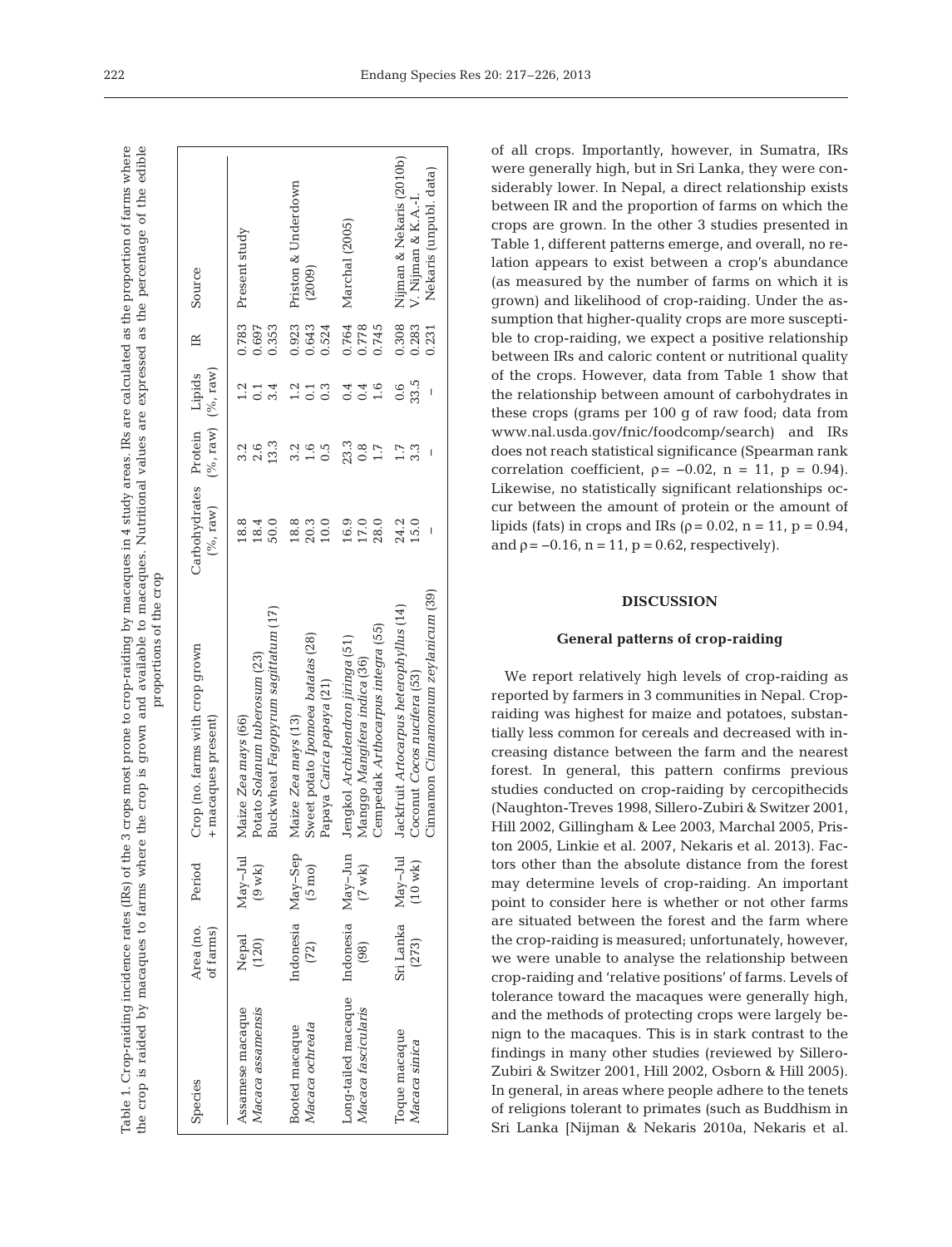2013] or Hinduism in Buton [Priston & Underdown 2009, N. Priston pers. comm.]), crop-raiding by macaques seems to be endured to a large degree, and indeed, the farmers in Langtang National Park seem to be a case in point. As indicated in previous research on local attitudes toward primate crop-raiding in normally tolerant societies (Nijman & Nekaris 2010a), there is a fine balance between acceptance and intolerance, with the frequency of contact between primates and humans being a crucial factor. Based on a smaller sample size of 79 farmers living in Langtang National Park, Chalise & Johnson (2005) concluded that a positive attitude toward primate conservation was negatively correlated with the number of draft animals per household member. Hence, the more prosperous farmers become, the fewer positive primate-conservation sentiments they hold. Similarly, Riley (2010) reported on the changing attitudes of people towards primates in Indonesia, suggesting that while traditional knowledge and beliefs, such as social taboos, are important to conservation efforts, a reliance on culture for conservation is risky as traditional values may eventually be abandoned as socioecological and economic conditions change. Despite these relatively high levels of tolerance and benign methods of preventing crop-raiding, according to the farmers, crop-raiding by Assamese macaques occurred mainly in the early morning hours. Similar temporal patterns of crop-raiding have been employed by other primates. In Bwindi Impenetrable National Park, Uganda, the raiding of crops mostly in the early morning and the early evening by L'Hoest's monkeys *Cercopithecus lhoesti* was considered a strategy to minimise conflict with farmers (Ukizintambara 2008). Sumatran orang-utans *Pongo abelii* living in an agroforest likewise modified their foraging behaviour to living in a human-dominated landscape (Campbell-Smith et al. 2011): crop raids occurred mostly in the late afternoon or evening when most farmers had returned to the village for the night. Hence, the strategies adopted by Assamese macaques in Langtang National Park may reflect a shift in foraging behaviour potentially to avoid conflict with farmers.

## **IRs as a measure to predict crop-raiding**

We were able to compare our data from Langtang National Park with 3 previous studies on macaques that collected data in a similar way, allowing us to calculate IRs. We purposefully restricted our data collection in Nepal to a 9 wk period at a time when crops were widely available to primates. Our crop-raiding IRs are therefore only representative for this limited period and will differ during different parts of the year. For instance, in higher parts of Langtang National Park, it was reported that Nepalese grey langurs fed extensively on potatoes from November to December (resulting in high IRs) but almost completely ignored them at other times (hence very low IRs) (Sayers & Norconk 2008). Likewise, Maganga & Wright (1991), Naughton-Treves et al. (1998) and Linkie et al. (2007) demonstrated large temporal variations in crop-raiding primates in Tanzania, Uganda and Indonesia, respectively.

Comparison with other studies of macaques that allowed us to calculate IRs (Table 1) shows that the pattern of crop-raiding in Assamese macaques is most similar to that described for booted macaques in Sulawesi (Priston & Underdown 2009). At both sites, farmers experienced the highest levels of crop-raiding on maize and intermediate levels on (sweet) potatoes. Marchal (2005) in Sumatra, Indonesia, and Nijman & Nekaris (2010b) in Sri Lanka showed trees to have the highest IRs of all crops. Differences and similarities among these sites are due to a large number of factors, including but not restricted to the distance between fields and the forest, the type of crops grown, the amount and type of guarding by farmers, the number of macaques present in the study area, the length of the study period (with higher IRs for longer studies) and possibly biological differences among macaque species.

A potential caveat is that the study by Priston & Underdown (2009) stands somewhat out from the other 3 studies (Marchal 2005, Nijman & Nekaris 2010b, present study) in terms of sample size (smaller number of farms included in the study and smaller number of farms that grew specific crops) and study duration (with repeated visits to farms over the 5 mo study period, covering a larger part of the growing season with changing crop phenologies).

A large number of farmers suggested that the most effective way to reduce crop-raiding is to grow crops that are less palatable to primates. Calculating IRs by pooling data from a large number of farms offers an empirical way of establishing what crops are most at risk rather than relying on the farmer's own experience or that of a small number of farmers. In Langtang National Park, we found some evidence of increased likelihood of crop-raiding for those crops that are grown in higher quantities (cf. Yihune et al. 2009 for geladas *Theropithecus gelada* in Ethiopia and Saj et al. 2001 for vervets in Uganda), but when the dataset was expanded to include other species of macaque, this relationship was no longer apparent.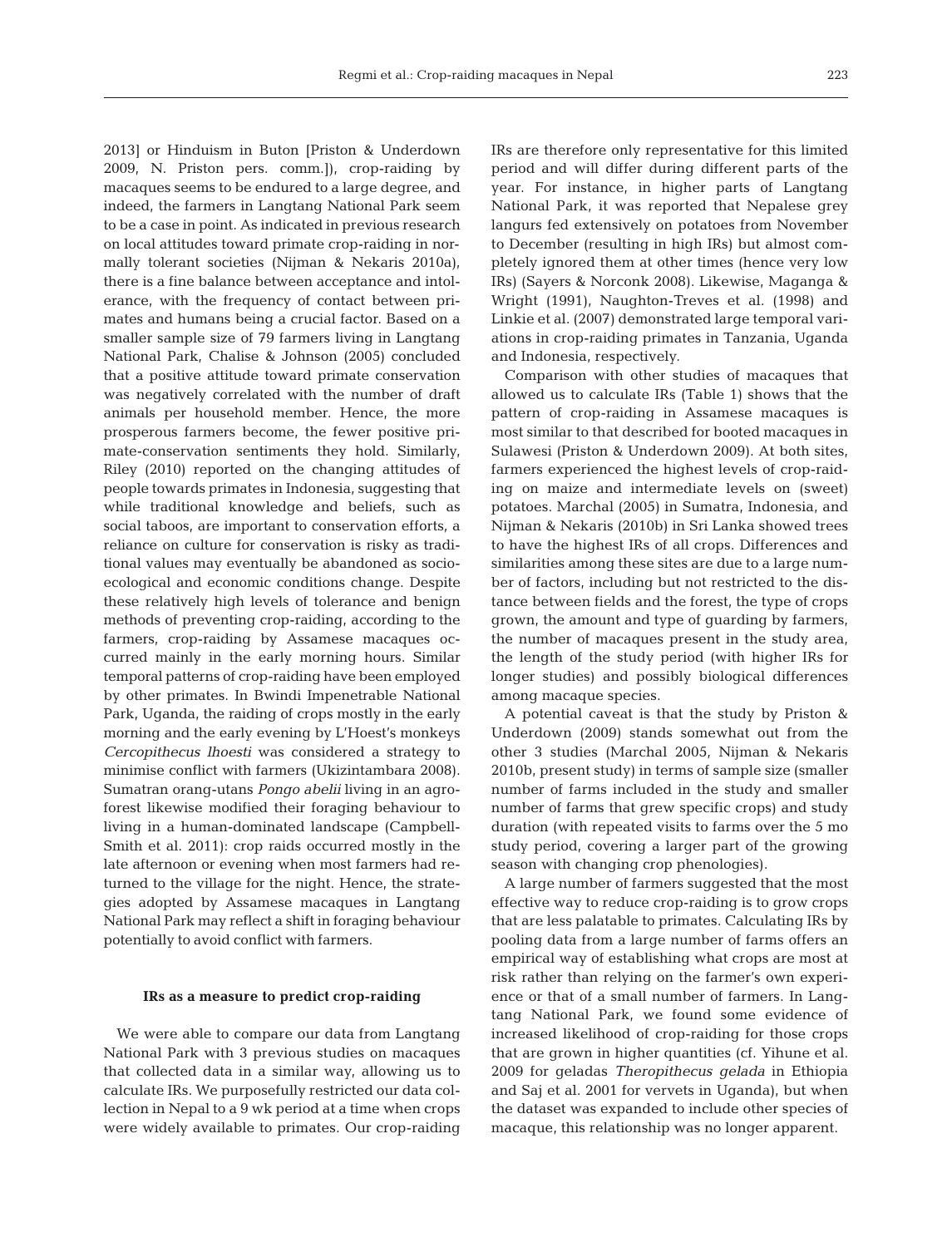## **Implications for crop-raiding mitigation policies**

Our study outlines a need for a better understanding of the context of crop-raiding as well as for practical tools to prevent or minimise the economic impact of crop-raiding events. As more and more detailed studies emerge on crop-raiding, including those that enabled verification and evaluation of the events, debates on the most effective means to mitigate crop-raiding are coloured by broadly contested debates on animal welfare, conservation and development. All agree that more effective management must draw on expertise and commitment from various levels of society, from the government down to communities, local smallholders and farmers. These parties, however, often disagree about the most effective division of responsibilities and about the fair share of total efforts that each should bear. Management of crop-raiding macaques ideally should take into account the behaviour and environment of humans and primates to alleviate and control the damage caused by the primates. We accept that the behaviour and perceptions of humans may unconsciously facilitate crop-raiding by macaques. This needs to be recognized by all parties involved if effective mitigation policies are to be identified. Mitigating crop-raiding should thus explicitly target local people and farmers, as well as the macaques and their habitat, and requires individual involvement of and positive actions by local people for crop management. Experience from Japan shows that a key factor in this approach is to reduce the food resources available to macaques, such as crops (by proper protection), unharvested fruit, garbage and disposed vegetables, in and around human settlements so as not to attract the macaques to the area (Nakagawa et al. 2010). In other areas, persuading primates to change their ranging patterns by offering artificial feeding stations away from human settlements has been demonstrated to be a cost-effective solution (Kaplan et al. 2011). When proper protection of crops or effectively culling crop-raiding animals is not an option, the best techniques for deterring crop-raiding are often centred around influencing the behaviour of the raiding animal. These techniques may occur at any stage of the crop-raiding cycle. To be effective, deterrents need to alter the cost-benefit ratio of the raiding event (Lee & Priston 2005): if the real or perceived costs to the animal of obtaining crops outweigh its benefits, crop-raiding will eventually stop. These economic decisions are not fixed in time, and most crop-raiding animals and certainly primates do become

habituated to deterrents, making adaptive and inexpensive deterrents the most effective. Simple and cheap deterrents, such as fences, guarding by people or dogs, throwing objects or making a loud noise, many of which are already employed in our study area, can be effective but probably only when used systematically. Crucially, as highlighted by Strum (2010), crop-raiding primates may have an energetic advantage over non-crop-raiding primates because of the high caloric content of cultivated crops. They can afford to sit and wait, needing only a short lapse in guarding to obtain the desired crops. Spurts of chasing primates are therefore in effective. Deterrents work best when employed by the community as a whole, or at least concurrently by neighbouring farmers, on a continuous basis.

We furthermore accept that while the conflict starts with actual damage caused by macaques, human relationships within the management process may result in more severe social conflict (cf. Hill 2004). Thus, relationships among stakeholders with different concepts of value (e.g. farmers, non-farming villagers, national park management and tourists) may be a social factor making conflict more serious (Nakagawa et al. 2010). Even increased crop protection on one farm (e.g. better fencing, active protection or repellents) may inadvertently lead to social conflict among farmers as macaques may simply shift their raids to unprotected fields or adjacent farms. An integrative approach to reducing macaque–human conflicts is needed, an approach which not only adjusts interactions among macaques, habitat and humans but which also mitigates interactions among humans faced with the challenges of crop-raiding (cf. Riley 2007). The situation in Langtang National Park compares favourably with many other areas, but we anticipate that this may change over time. A shift in notions of responsibility in civil society as traditional societies disappear may lead to more and more people holding 'someone else', including government bodies such as the national park authorities, responsible for loss of their crops or other damage caused by wildlife (cf. Strum 2010). Our study suggests that mitigating crop-raiding by macaques in Langtang National Park would be best addressed by focussing on either the most frequently raided crops, i.e. those with highest IRs, or on the most valued cash crops and taking into account spatio-temporal patterns of crop-raiding as identified in the present study. More detailed nutritional analyses of wild and cultivated crops (especially during periods of crop-raiding) may reveal additional insight into the proximate mechanisms determining crop IRs.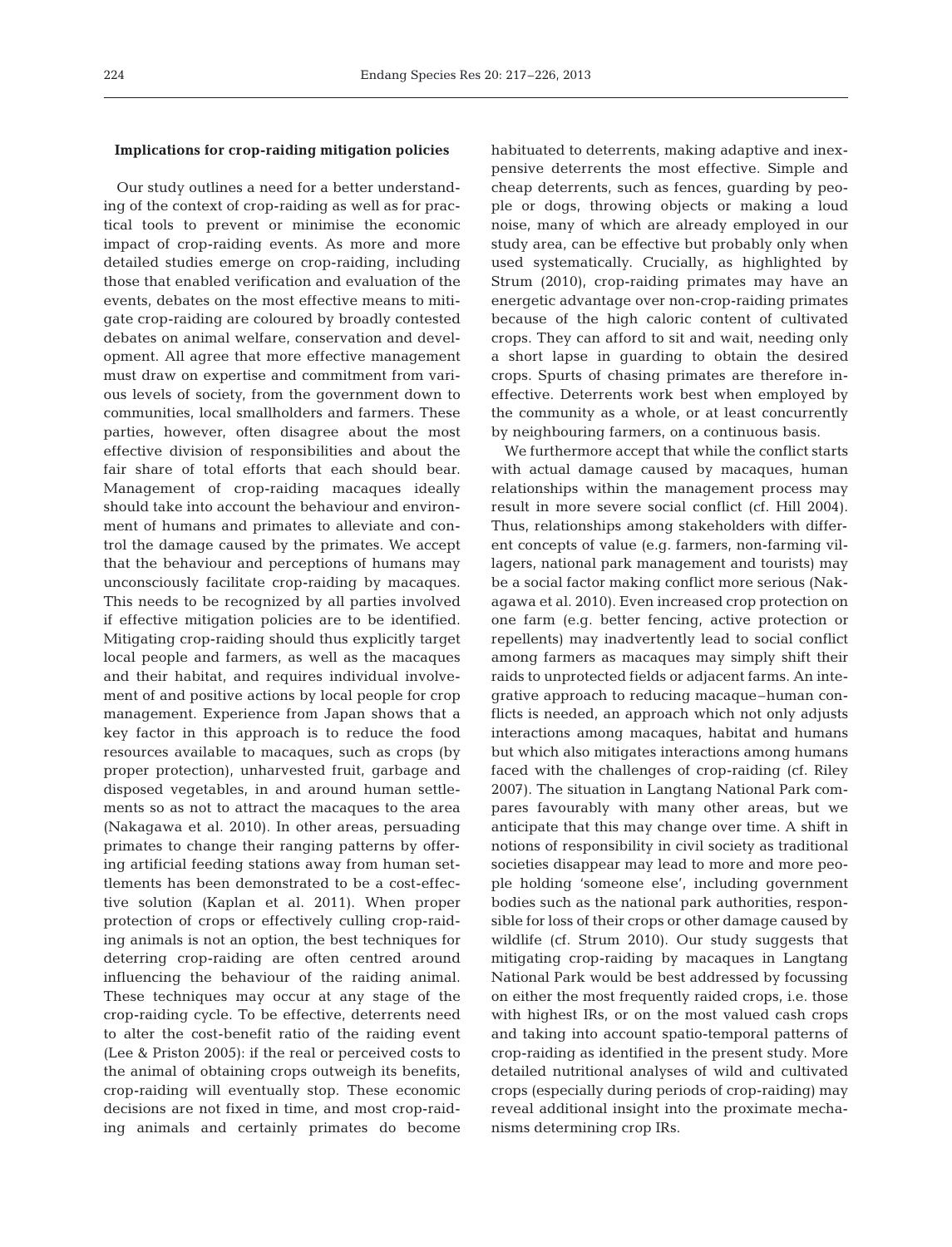*Acknowledgements*. We thank the Department of National Parks and Wildlife Conservation of the Government of Nepal for granting permission to carry out the research, and are grateful to the farmers of Ramche, Syafru and Timure Village Development Committees for their participation. M. K. Chalise, J. R. Khatiwada, P. D. Ale and N. K. Upadhyay helped with the surveys. V. Marchal and N. Priston are thanked for their studies on crop-raiding macaques at their respective field sites in Sumatra and Buton. We are grateful to the Primate Society of Great Britain, People's Trust for Endangered Species and The Rufford Small Grants Foundation for financial support and to Idea Wild for providing field equipment. G.R.R. was supported by an Oxford Brookes Habitat Country Scholarship. We gratefully acknowledge the anonymous reviewers, whose comments helped improve the quality of this paper.

## LITERATURE CITED

- ► [Agetsuma N \(2007\) Ecological function losses caused by mo](http://dx.doi.org/10.1007/s11284-007-0358-z)notonous land use induce crop raiding by wildlife on the island of Yakushima, southern Japan. Ecol Res 22: 390−402
	- Bhuju UR, Shakya PR, Basnet TB, Shrestha S (2007) Nepal biodiversity resource book. Protected areas, Ramsar sites, and World Heritage sites. International Centre for Integrated Mountain Development, Ministry of Environment, Science and Technology and United Nations Environment Programme, Regional Office for Asia and the Pacific, Kathmandu
	- Butynski TM, Cortes J, Waters S, Fa J and others (2008) *Macaca sylvanus*. In: IUCN (2012) IUCN Red List of Threatened Species. www.iucnredlist.org (accessed 8 July 2012)
- ▶ [Campbell-Smith G, Campbell-Smith M, Singleton I, Linkie](http://dx.doi.org/10.1371/journal.pone.0020962) M (2011) Raiders of the lost bark: orangutan foraging strategies in a degraded landscape. PLoS ONE 6:e20962
	- Chalise MK (2010) A study of Assamese monkey in Sebrubeshi of Langtang National Park, Nepal. J Nat Hist Mus Tribhuvan Univ 25: 1−7
	- Chalise MK, Johnson RL (2005) Farmer attitudes toward the conservation of 'pest' monkeys: the view from Nepal. In: Paterson JD, Wallis J (eds) Commensalism and conflict: the human-primate interface. American Society of Primatologists, Norman, OK, p 223−239
	- Deag JM (1977) The status of the Barbary macaque *Macaca sylvanus* in captivity and factors influencing its distribution in the wild. In: H. S. H. Prince of Monaco R, Bourne G (eds) Primate conservation. Academic Press, New York, NY, p 267−287
- ► Gillingham S, Lee PC (2003) People and protected areas: a study of local perceptions of wildlife crop-damage conflict in an area bordering the Selous Game Reserve, Tanzania. Oryx 37:316-325
	- Gumert MD, Fuentes A, Jones-Engel L (2011) Monkeys on the edge. Ecology and management of long-tailed macaques and their interface with humans. Cambridge University Press, Cambridge
- ► [Hill CM \(2002\) Primate conservation and local communi](http://dx.doi.org/10.1525/aa.2002.104.4.1184)ties. Ethical issues and debates. Am Anthropol 104: 1184−1194
- ▶ [Hill CM \(2004\) Farmers' perspectives of conflict at the](http://dx.doi.org/10.1080/10871200490505710) wildlife-agriculture boundary: some lessons learned from African subsistence farmers. Hum Dimens Wildl 9: 279−286
- Jackson R, Wangchuk R (2001) Linking snow leopard conservation and people-wildlife conflict resolution: grassroots measures to protect the endangered snow leopard from herder retribution. Endang Species Update 18: 138−141
- ► [Kaplan BS, O'Riain MJ, van Eeden R, King AJ \(2011\) A](http://dx.doi.org/10.1007/s10764-011-9541-8) low-cost manipulation of food resources reduces spatial overlap between baboons (*Papio ursinus*) and humans in conflict. Int J Primatol 32: 1397−1412
	- King FA, Lee PC (1987) A brief survey of human attitudes to a pest species of primate (*Cercopithecus aethiops*). Primate Conserv 8: 82−84
- $\blacktriangleright$  Knight J (1999) Monkeys on the move: the natural symbolism of people–macaque conflict in Japan. J Asian Stud 58: 622−647
	- Lammertink M, Nijman V, Setiorini U (2003) Population size, Red List status and conservation of the Natuna leaf monkey *Presbytis natunae* endemic to the island of Bunguran, Indonesia. Oryx 37: 472−479
	- Lee PC, Priston NEC (2005) Human attitudes to primates: perceptions of pests, conflict and consequences for primate conservation. In: Paterson JD, Wallis J (eds) Commensalism and conflict: the human–primate interface. American Society of Primatologists, Norman, OK, p 1–23
- [Linkie M, Dinata Y, Nofrianto A, Leader-Williams N \(2007\)](http://dx.doi.org/10.1111/j.1469-1795.2006.00083.x) ➤ Patterns and perceptions of wildlife crop raiding in and around Kerinci Seblat National Park, Sumatra. Anim Conserv 10: 127−135
- ▶ [Maganga SLS, Wright RG \(1991\) Bark-stripping by blue](http://dx.doi.org/10.1080/09670879109371569) monkeys in a Tanzanian forest plantation. Trop Pest Manag 37: 169−174
	- Marchal V (2005) Primate crop-raiding: a study of local perceptions in four villages in North Sumatra, Indonesia. MSc dissertation, Oxford Brookes University, Oxford
	- Nakagawa N, Nakamichi M, Sigiuara H (2010) The Japanese macaques. Springer, Tokyo
- ▶ [Naughton-Treves L \(1998\) Predicting patterns of crop dam](http://dx.doi.org/10.1046/j.1523-1739.1998.96346.x)age by wildlife around Kibale National Park, Uganda. Conserv Biol 12: 156−168
	- Naughton-Treves L, Treves A (2005) Socio-ecological factors shaping local support for wildlife: crop-raiding by elephants and other wildlife in Africa. In: Woodroffe R, Thirgood S, Rabinowitz A (eds) People and wildlife: conflict or coexistence? Cambridge University Press, Cambridge, p 252−277
- ▶ [Naughton-Treves L, Treves A, Chapman A, Chapman C,](http://dx.doi.org/10.1046/j.1365-2664.1998.3540596.x) Wrangham R (1998) Temporal patterns of crop-raiding by primates: linking food availability in croplands and adjacent forest. J Appl Ecol 35: 596−606
	- Nekaris KAI, Boulton A, Nijman V (2013) An ethnoprimatological approach to assessing levels of tolerance between human and commensal non-human primates in Sri Lanka. J Anthropol Sci 91 (in press)
- ► [Nijman V, Nekaris KAI \(2010a\) Changes in levels of toler](http://dx.doi.org/10.1080/09670870903248850)ance towards commensal primates in relation to deforestation in Sri Lanka. Int J Pest Manag 56: 153−158
	- Nijman V, Nekaris KAI (2010b) Testing a model for predicting primate crop-raiding using crop- and farm-specific risk values. Appl Anim Behav Sci 127: 125−129
	- Nyhus PJ, Tilson R, Sumianto (2000) Crop-raiding elephants and conservation implications at Way Kambas National Park, Sumatra, Indonesia. Oryx 34:262-274
	- Nyhus PJ, Osofsky SA, Ferraro P, Madden F, Fisher H  $(2005)$  Bearing the cost of human–wildlife conflict: the challenge of compensation schemes. In: Woodroffe R,